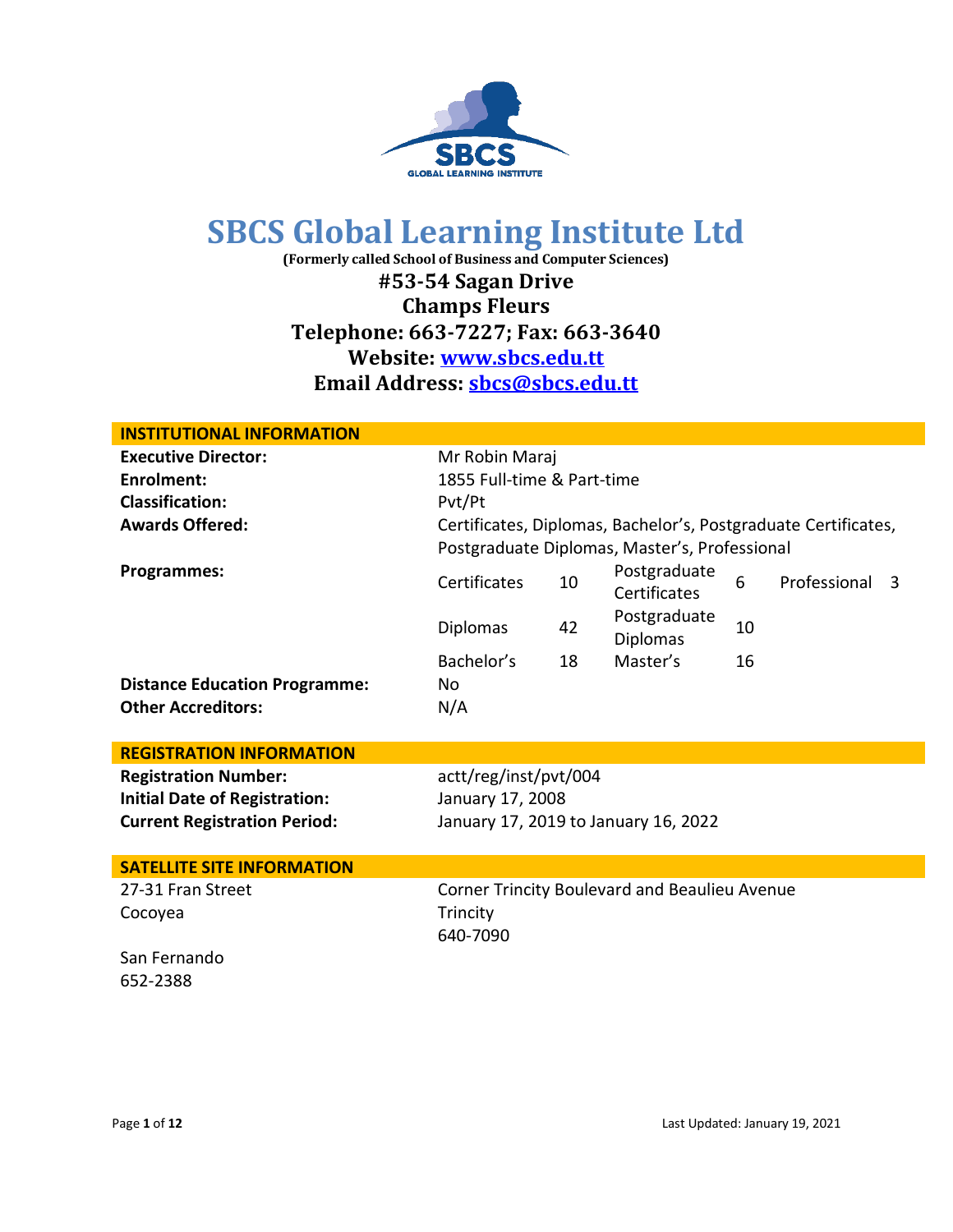## SBCS Global Learning Institute Ltd **Local Programme Information Programme Title All 2008 Construction Construction Construction Period of Approval Specialised Specialised Approval Specialised Approval Specialised Approval Specialised Approval Specialised Approval Specialised Approval Accreditation** Diploma in Applied Business Studies January 2019 -January 2022 Diploma in Computing November 2018 -January 2019 Diploma in Electrical and Mechanical Engineering Technology June 2018 - January 2019 Diploma in Media and Graphics March 2018 -January 2019

#### **Recognised Transnational Programmes**

**ABMA Education –**

|  |  | Quality Assured by the Office of Qualifications and Examinations Regulation (Ofqual), UK |  |
|--|--|------------------------------------------------------------------------------------------|--|
|  |  |                                                                                          |  |

| <b>Programme Title</b>                                               | <b>Period of Recognition</b>  | <b>Specialised</b><br><b>Accreditation</b> |
|----------------------------------------------------------------------|-------------------------------|--------------------------------------------|
| Level 4 Diploma in Professional Computing and Information<br>Systems | August 2015 -<br>January 2021 |                                            |
| Level 4 Diploma in Professional Public Health Management             | August 2015 -<br>January 2021 |                                            |
| Level 4 Diploma in Professional Shipping and Logistics               | August 2015 -<br>January 2021 |                                            |
| Level 5 Diploma in Professional Computing and Information<br>Systems | August 2015 -<br>January 2021 |                                            |
| Level 6 Diploma in Professional Computing and Information<br>Systems | August 2015 -<br>January 2021 |                                            |

#### **Association of Business Executives (ABE) –** *Quality Assured by the Office of Qualifications and Examinations Regulation (Ofqual), UK* **Programme Title Period of Recognition Specialised Accreditation**

Level 4 Diploma in Business April 2016 –

April 2021

Page **2** of **12** Last Updated: January 19, 2021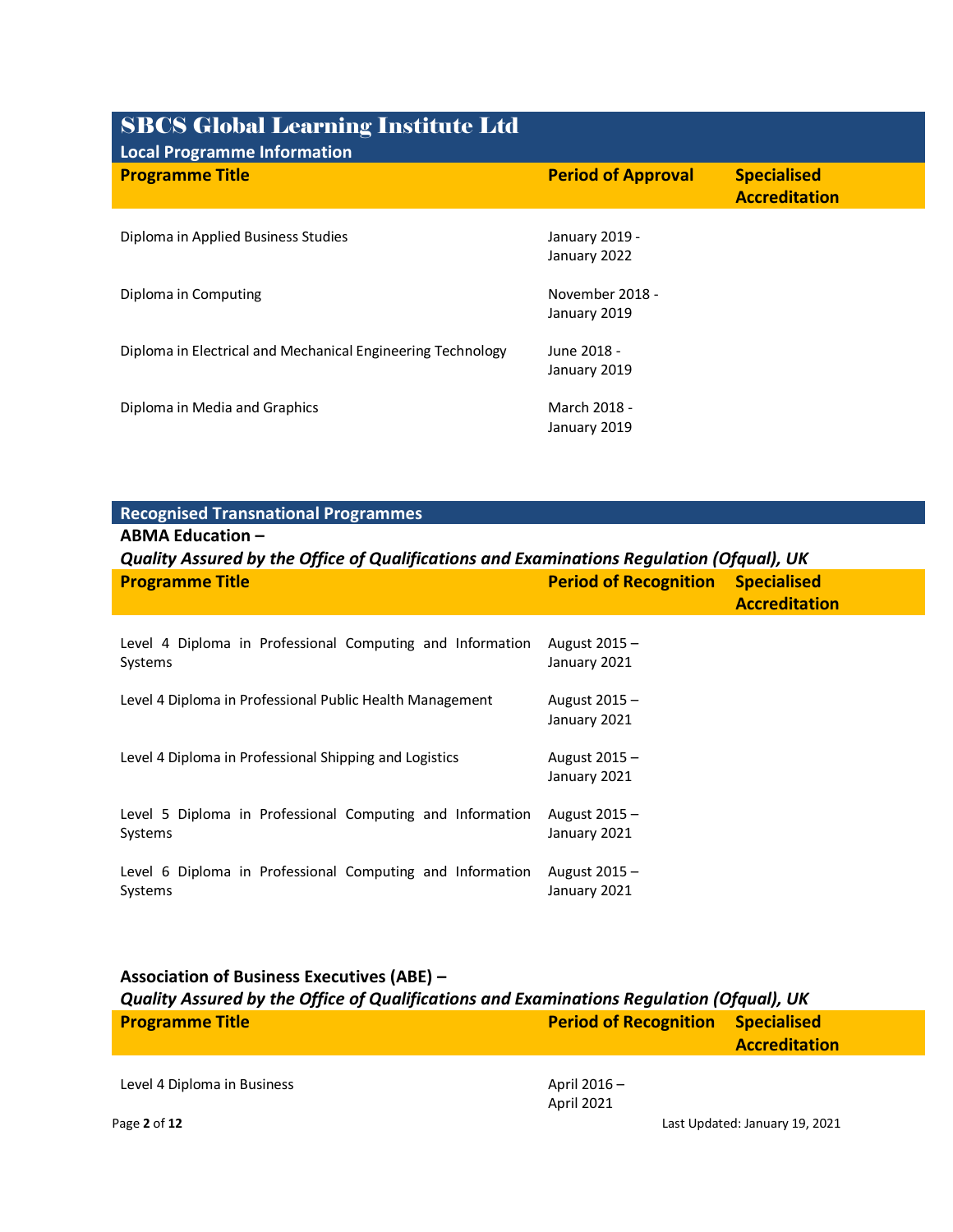| <b>Recognised Transnational Programmes</b>                                               |                                  |                                            |
|------------------------------------------------------------------------------------------|----------------------------------|--------------------------------------------|
| <b>Association of Business Executives (ABE) -</b>                                        |                                  |                                            |
| Quality Assured by the Office of Qualifications and Examinations Regulation (Ofqual), UK |                                  |                                            |
| <b>Programme Title</b>                                                                   | <b>Period of Recognition</b>     | <b>Specialised</b><br><b>Accreditation</b> |
| Level 4 Diploma in Business and Human Resource Management                                | April 2016-<br><b>April 2021</b> |                                            |
| Level 4 Diploma in Business and Marketing                                                | April 2016-<br>April 2021        |                                            |
| Level 5 Diploma in Business                                                              | April 2016-<br>April 2021        |                                            |
| Level 5 Diploma in Business and Human Resource Management                                | April 2016 -<br>April 2021       |                                            |
| Level 5 Diploma in Business and Marketing                                                | April 2016 -<br>April 2021       |                                            |
| Level 6 Diploma in Business                                                              | April 2016 -<br>April 2021       |                                            |
| Level 6 Diploma in Business and Human Resource Management                                | April 2016-<br><b>April 2021</b> |                                            |
| Level 6 Diploma in Business and Marketing                                                | April 2016-<br><b>April 2021</b> |                                            |

#### **Association of Chartered Certified Accountants (ACCA) –**

| Quality Assured by the Office of Qualifications and Examinations Regulation (Ofqual), UK |                                   |                                            |  |
|------------------------------------------------------------------------------------------|-----------------------------------|--------------------------------------------|--|
| <b>Programme Title</b>                                                                   | <b>Period of Recognition</b>      | <b>Specialised</b><br><b>Accreditation</b> |  |
| Foundations in Accountancy (FIA)                                                         | April 2016 -<br><b>April 2021</b> |                                            |  |
| <b>ACCA Fundamental Level</b>                                                            | April 2016 –<br><b>April 2021</b> |                                            |  |
| ACCA Strategic Professional Level<br>(formerly called Professional Level)                | April 2016 -<br>April 2021        |                                            |  |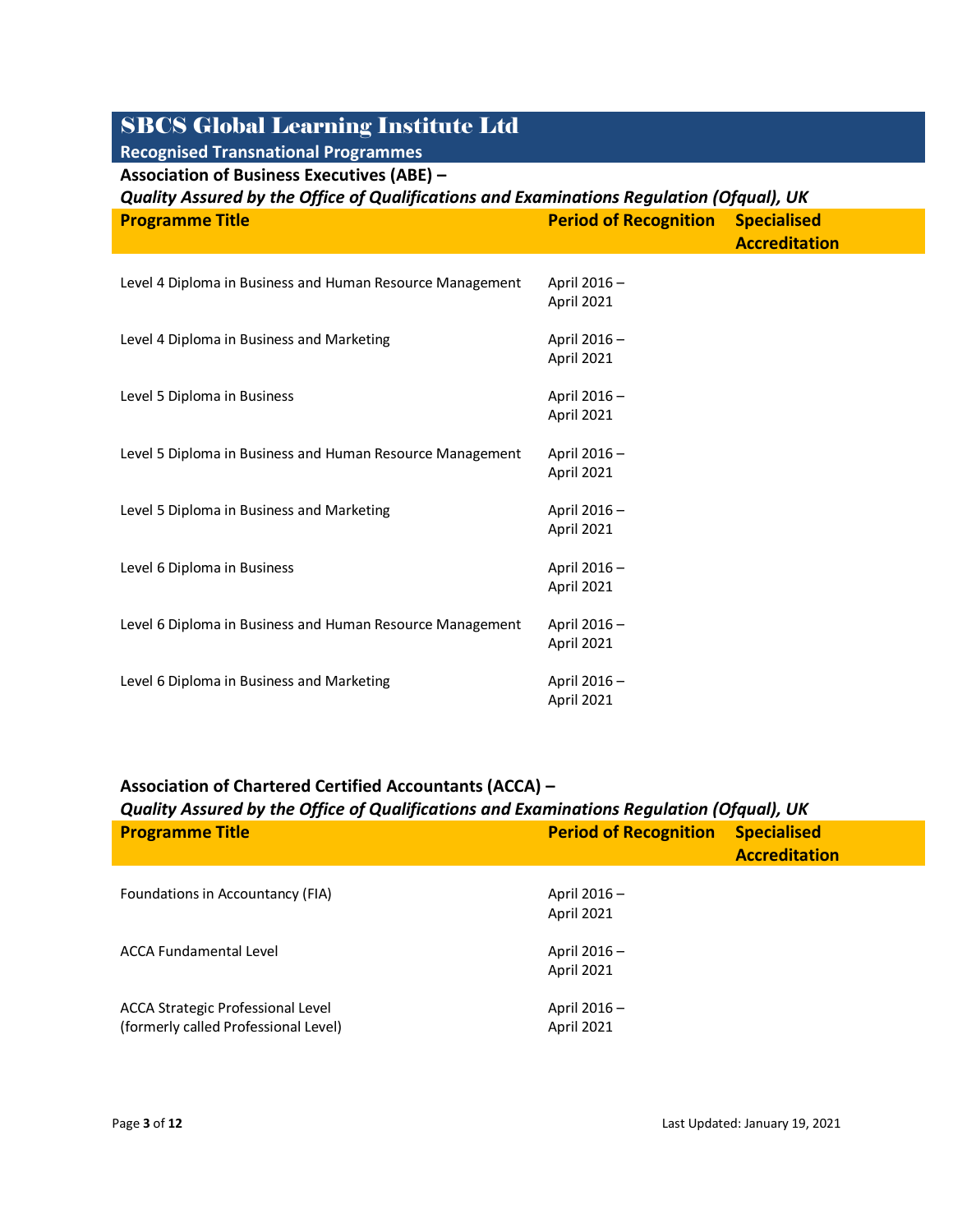**Transnational Programme Information**

#### **Chartered Institute of Procurement and Supply (CIPS) –**

#### *Quality Assured by the Office of Qualifications and Examinations Regulation (Ofqual), UK*

| <b>Programme Title</b>                                                                                                                                 | <b>Period of Recognition</b>  | <b>Specialised</b><br><b>Accreditation</b> |
|--------------------------------------------------------------------------------------------------------------------------------------------------------|-------------------------------|--------------------------------------------|
| Level 3 Advanced Certificate in Procurement and Supply<br>Operations<br>(formerly Level 4 International Advanced Certificate in Purchasing and Supply) | January 2016-<br>January 2021 |                                            |
| Level 4 Diploma in Procurement and Supply<br>(formerly Level 4 Foundation Diploma in Purchasing and Supply)                                            | January 2016-<br>January 2021 |                                            |
| Level 5 Advanced Diploma in Procurement and Supply<br>(formerly Level 5 Advanced Diploma in Purchasing and Supply)                                     | January 2016-<br>January 2021 |                                            |
| Level 6 Professional Diploma in Procurement and Supply<br>(formerly Level 6 Graduate Diploma in Purchasing and Supply)                                 | January 2016-<br>January 2021 |                                            |

#### **Chartered Institute for Securities and Investment (CISI) –**

#### *Quality Assured by the Office of Qualifications and Examinations Regulation (Ofqual), UK*

| <b>Programme Title</b>                                        | <b>Period of Recognition</b> | <b>Specialised</b><br><b>Accreditation</b> |
|---------------------------------------------------------------|------------------------------|--------------------------------------------|
| International Certificate in Wealth and Investment Management | July 2016 -<br>July 2021     |                                            |

#### **City and Guilds of London Institute –**

| Quality Assured by the Office of Qualifications and Examinations Regulation (Ofqual), UK |                                   |                                            |  |
|------------------------------------------------------------------------------------------|-----------------------------------|--------------------------------------------|--|
| <b>Programme Title</b>                                                                   | <b>Period of Recognition</b>      | <b>Specialised</b><br><b>Accreditation</b> |  |
| Level 3 IVQ Technician Diploma in Motor Vehicle Systems<br>$(3905-04)$                   | April 2016 –<br><b>April 2021</b> |                                            |  |
| Level 3 IVQ Diploma in Engineering – Electrical and Electronic<br>Engineering (2850-90)  | April 2016 –<br><b>April 2021</b> |                                            |  |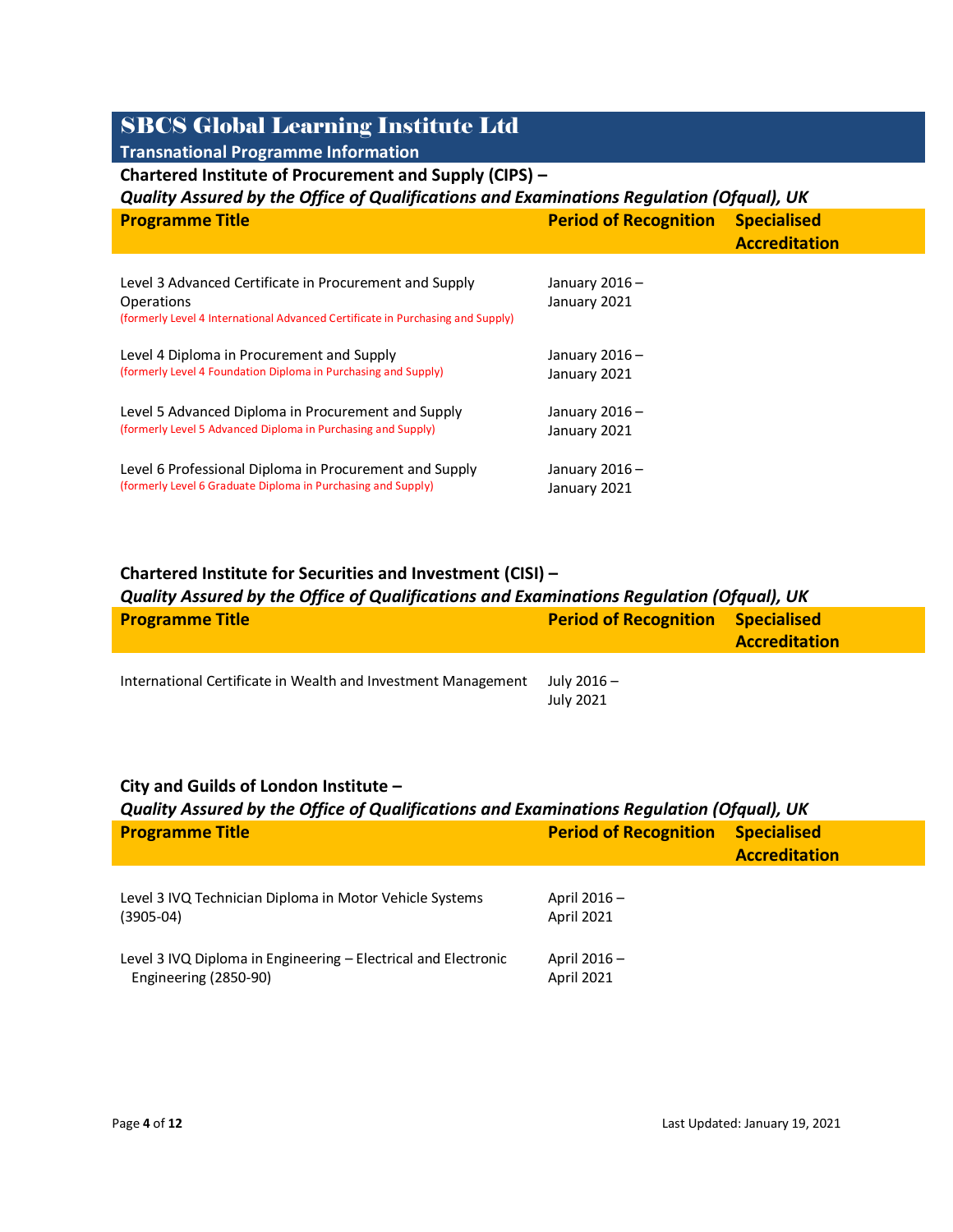### **Transnational Programme Information**

**Heriot-Watt University –**

| Quality Assured by the Quality Assurance Agency for Higher Education (QAA), UK |                              |                      |  |
|--------------------------------------------------------------------------------|------------------------------|----------------------|--|
| <b>Programme Title</b>                                                         | <b>Period of Recognition</b> | <b>Specialised</b>   |  |
|                                                                                |                              | <b>Accreditation</b> |  |
|                                                                                |                              |                      |  |
| Postgraduate Certificate in Marketing                                          | May 2015-                    |                      |  |
|                                                                                | May 2020                     |                      |  |
| Postgraduate Certificate in Human Resource Management                          | May 2015-                    |                      |  |
|                                                                                | May 2020                     |                      |  |
|                                                                                |                              |                      |  |
| Postgraduate Certificate in Financial Management                               | May 2015-                    |                      |  |
|                                                                                | May 2020                     |                      |  |
| Postgraduate Certificate in Business Administration                            | May 2015-                    |                      |  |
|                                                                                | May 2020                     |                      |  |
|                                                                                |                              |                      |  |
| Postgraduate Certificate in Strategic Planning                                 | May 2015-                    |                      |  |
|                                                                                | May 2020                     |                      |  |
| Postgraduate Diploma in Marketing                                              |                              |                      |  |
|                                                                                | May 2015-<br>May 2020        |                      |  |
|                                                                                |                              |                      |  |
| Postgraduate Diploma in Human Resource Management                              | May 2015-                    |                      |  |
|                                                                                | May 2020                     |                      |  |
|                                                                                |                              |                      |  |
| Postgraduate Diploma in Financial Management                                   | May 2015-<br>May 2020        |                      |  |
|                                                                                |                              |                      |  |
| Postgraduate Diploma in Business Administration                                | May 2015-                    |                      |  |
|                                                                                | May 2020                     |                      |  |
|                                                                                |                              |                      |  |
| Postgraduate Diploma in Strategic Planning                                     | May 2015-<br>May 2020        |                      |  |
|                                                                                |                              |                      |  |
| Master of Science in Marketing                                                 | May 2015-                    |                      |  |
|                                                                                | May 2020                     |                      |  |
|                                                                                |                              |                      |  |
| Master of Science in Human Resource Management                                 | May 2015-<br>May 2020        |                      |  |
|                                                                                |                              |                      |  |
| Master of Science in Financial Management                                      | May 2015-                    |                      |  |
|                                                                                | May 2020                     |                      |  |
|                                                                                |                              |                      |  |
| Master of Science in Strategic Planning                                        | May 2015-<br>May 2020        |                      |  |
|                                                                                |                              |                      |  |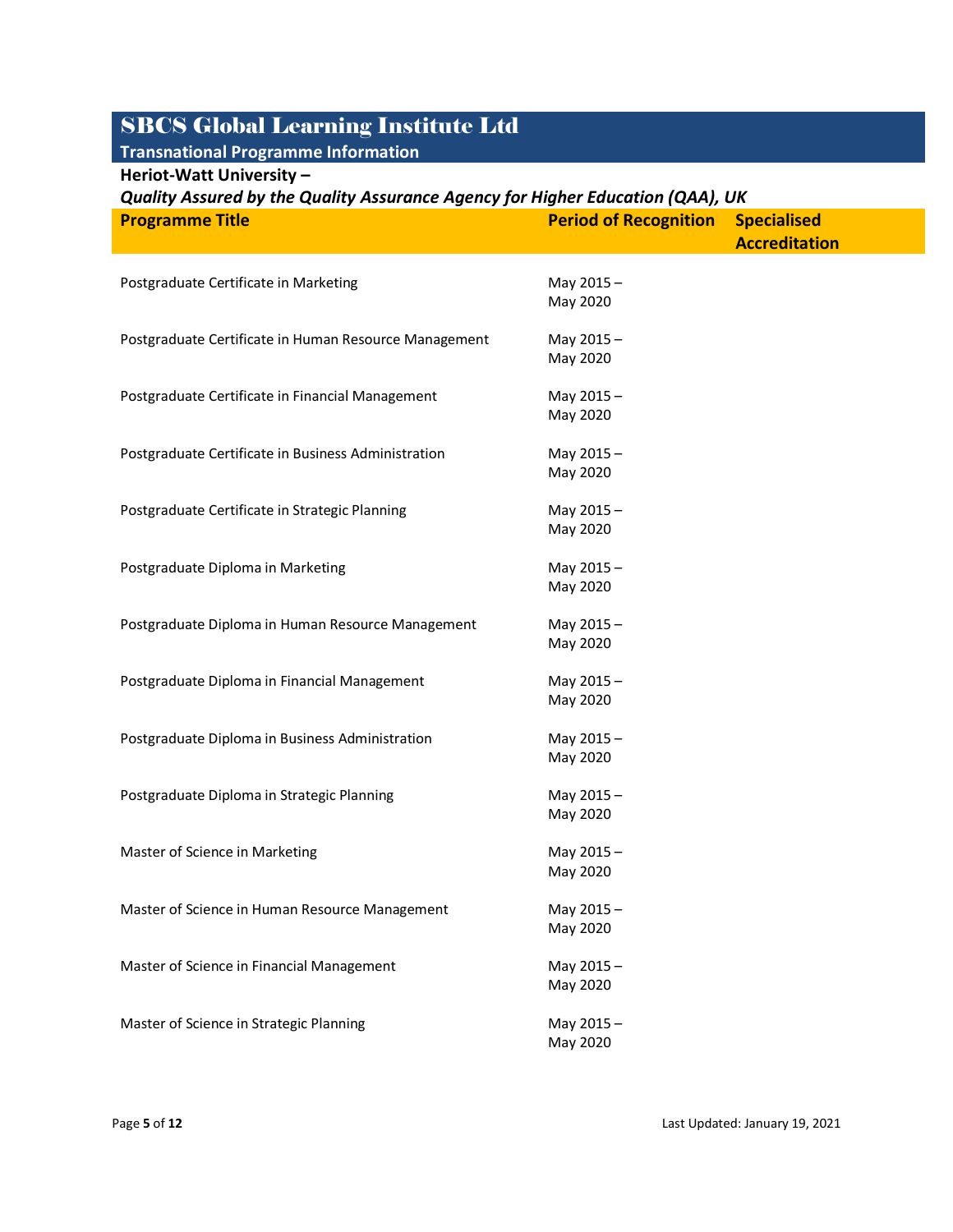### **Transnational Programme Information**

#### **Heriot-Watt University –**

#### *Quality Assured by the Quality Assurance Agency for Higher Education (QAA), UK*

| <b>Programme Title</b> | <b>Period of Recognition Specialised</b> |                      |
|------------------------|------------------------------------------|----------------------|
|                        |                                          | <b>Accreditation</b> |
|                        |                                          |                      |

| Master of Business Administration | May 2015 - |
|-----------------------------------|------------|
| - Finance                         | May 2020   |
| - Human Resource Management       |            |

- Marketing
- Oil and Gas Management
- Strategic Planning

#### **Pearson Education Limited –**

| Quality Assured by the Office of Qualifications and Examinations Regulation (Ofqual), UK              |                                 |                      |  |
|-------------------------------------------------------------------------------------------------------|---------------------------------|----------------------|--|
| <b>Programme Title</b>                                                                                | <b>Period of Recognition</b>    | <b>Specialised</b>   |  |
|                                                                                                       |                                 | <b>Accreditation</b> |  |
|                                                                                                       |                                 |                      |  |
| BTEC Level 3 Extended Diploma in Creative Media Production                                            | July 2016 -                     |                      |  |
|                                                                                                       | <b>July 2021</b>                |                      |  |
| BTEC Level 4 Higher National Certificate (RQF) Art and Design                                         | July 2016 -                     |                      |  |
| - Art Practice                                                                                        | <b>July 2021</b>                |                      |  |
| - Digital Design                                                                                      |                                 |                      |  |
| - Graphic Design                                                                                      |                                 |                      |  |
|                                                                                                       |                                 |                      |  |
| BTEC Level 4 Higher National Certificate Business (RQF)                                               | July 2016 -<br><b>July 2021</b> |                      |  |
|                                                                                                       |                                 |                      |  |
| BTEC Level 4 Higher National Certificate Computing (RQF)                                              | July 2016-                      |                      |  |
|                                                                                                       | <b>July 2021</b>                |                      |  |
| BTEC Level 4 HNC Diploma Computing and Systems                                                        | July 2016 -                     |                      |  |
| Development                                                                                           | <b>July 2021</b>                |                      |  |
|                                                                                                       |                                 |                      |  |
| BTEC Level 4 Higher National Certificate (RQF) Construction and                                       | July 2016 -                     |                      |  |
| the Built Environment                                                                                 | <b>July 2021</b>                |                      |  |
| - Building Services Engineering - HVAC                                                                |                                 |                      |  |
| BTEC Level 4 HNC Diploma Electrical and Electronic Engineering                                        | July 2016-                      |                      |  |
|                                                                                                       | <b>July 2021</b>                |                      |  |
|                                                                                                       |                                 |                      |  |
|                                                                                                       |                                 |                      |  |
| BTEC Level 4 Higher National Certificate (RQF) Engineering<br>- Electrical and Electronic Engineering | July 2016-<br><b>July 2021</b>  |                      |  |

- Mechanical Engineering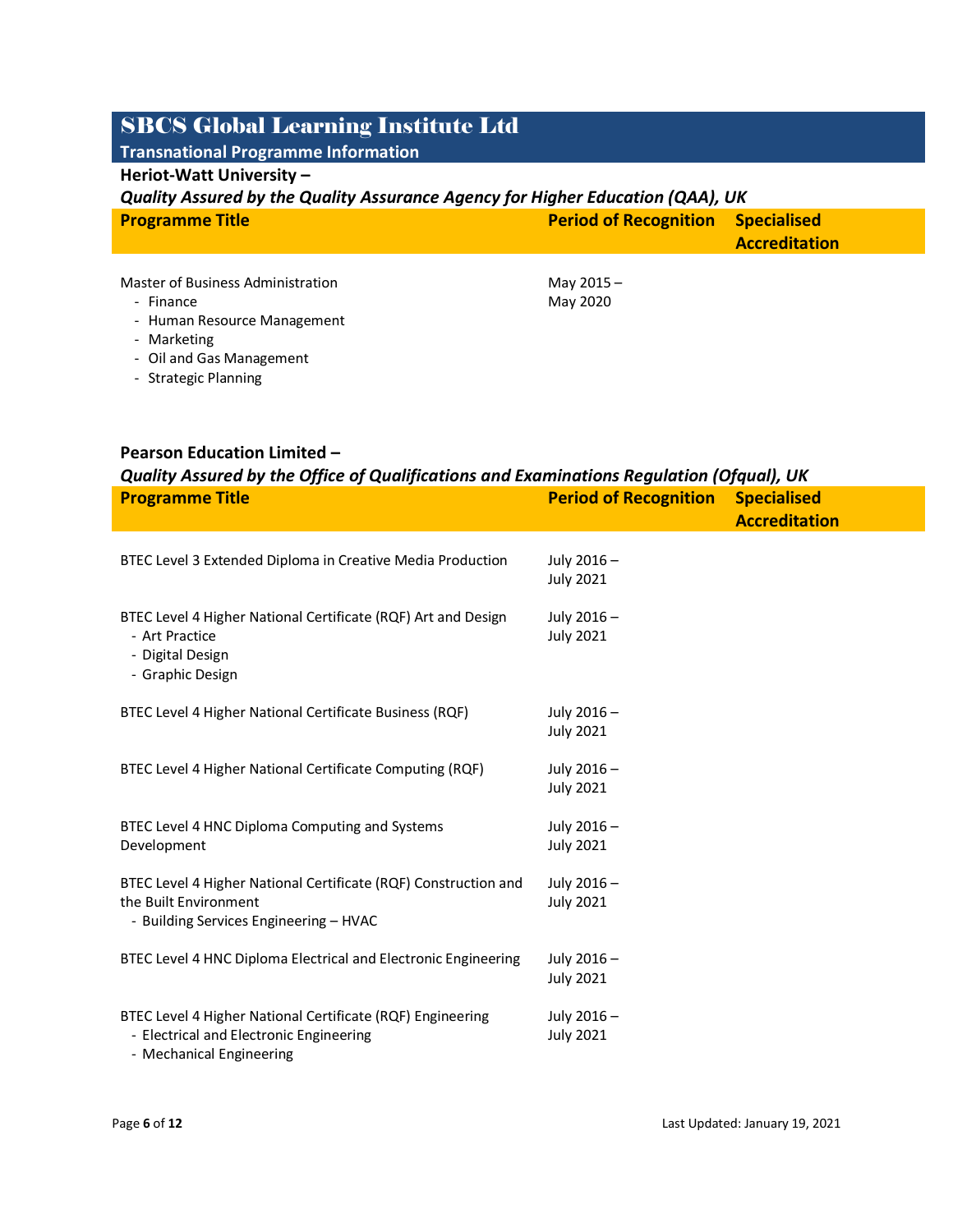### **Transnational Programme Information**

**Pearson Education Limited –**

| Quality Assured by the Office of Qualifications and Examinations Regulation (Ofqual), UK                                                                                                                                               |                                 |                                |
|----------------------------------------------------------------------------------------------------------------------------------------------------------------------------------------------------------------------------------------|---------------------------------|--------------------------------|
| <b>Programme Title</b>                                                                                                                                                                                                                 | <b>Period of Recognition</b>    | <b>Specialised</b>             |
|                                                                                                                                                                                                                                        |                                 | <b>Accreditation</b>           |
| BTEC Level 4 HNC Diploma Graphic Design                                                                                                                                                                                                | July 2016-<br><b>July 2021</b>  |                                |
| BTEC Level 4 HNC Diploma Mechanical Engineering                                                                                                                                                                                        | July 2016 -<br><b>July 2021</b> |                                |
| BTEC Level 5 Higher National Diploma (RQF) Art and Design<br>- Digital Design                                                                                                                                                          | July 2016 -<br><b>July 2021</b> |                                |
| BTEC Level 5 HND Diploma Automotive Engineering                                                                                                                                                                                        | July 2016 -<br><b>July 2021</b> |                                |
| BTEC Level 5 Higher National Diploma Business (RQF)<br>- Accounting and Finance<br>- Business Management<br>- Entrepreneurship and Small Business Management<br>- Human Resources Management<br>- Marketing<br>- Operations Management | July 2016 -<br><b>July 2021</b> |                                |
| <b>BTEC Level 5 HND Diploma Business</b><br>- Business (Human Resources Management)<br>- Business (Management)<br>- Business (Marketing)                                                                                               | July 2016 -<br><b>July 2021</b> |                                |
| BTEC Level 5 Higher National Diploma Computing (RQF)<br>- Applications Development<br>- Data Analytics<br>- Intelligent Systems<br>- Network Engineering<br>- Security<br>- Software Engineering                                       | July 2016 -<br><b>July 2021</b> |                                |
| BTEC Level 5 HND Diploma Computing and Systems<br>Development                                                                                                                                                                          | July 2016 -<br><b>July 2021</b> |                                |
| BTEC Level 5 HND Diploma Construction and the Built<br>Environment<br>- Building Services Engineering<br>- Civil Engineering                                                                                                           | July 2016 -<br><b>July 2021</b> |                                |
| BTEC Level 5 Higher National Diploma (RQF) Construction and<br>the Built Environment<br>- Building Services Engineering - Electrical                                                                                                   | July 2016 -<br><b>July 2021</b> |                                |
| Page 7 of 12                                                                                                                                                                                                                           |                                 | Last Updated: January 19, 2021 |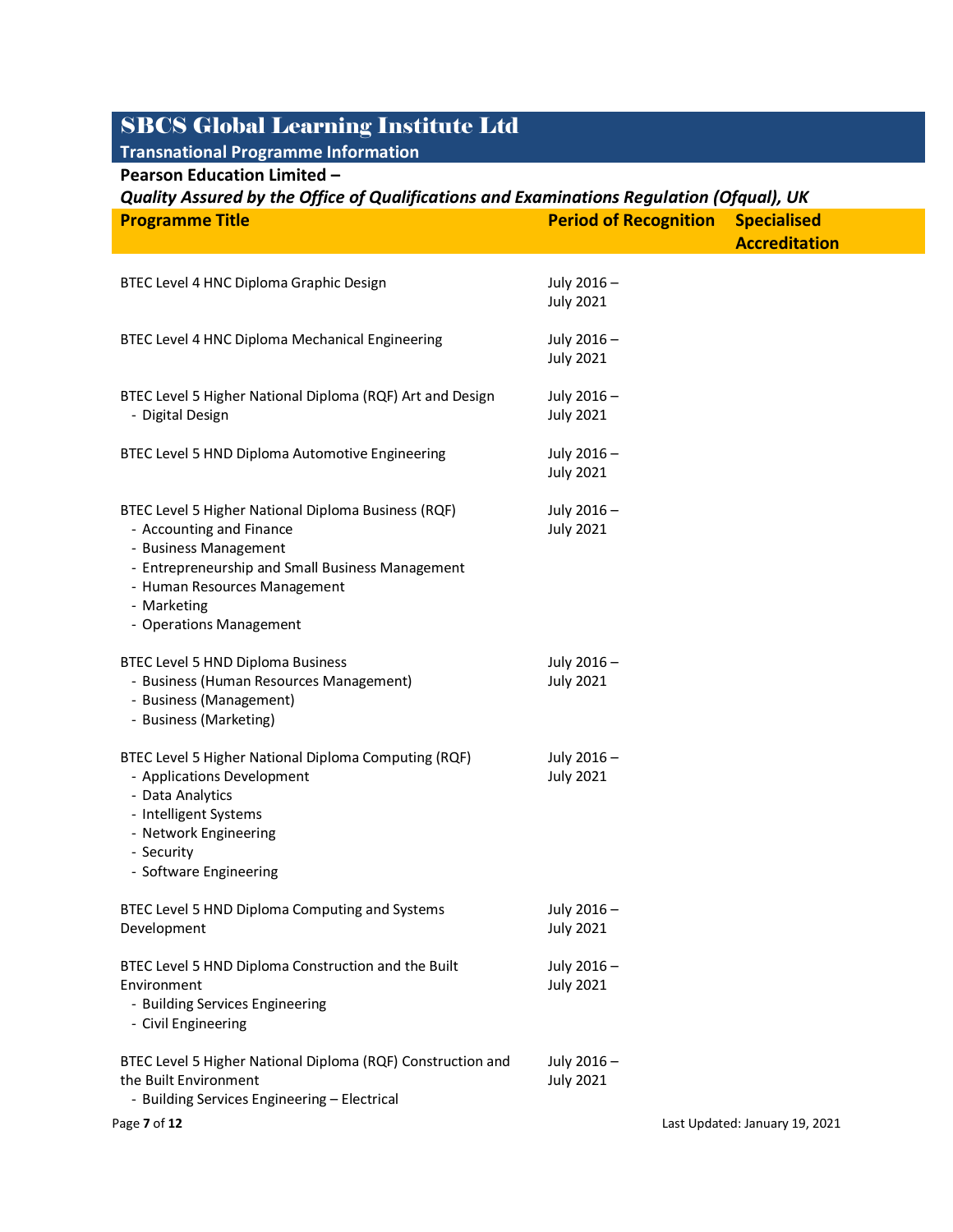### **Transnational Programme Information**

#### **Pearson Education Limited –**

| Quality Assured by the Office of Qualifications and Examinations Regulation (Ofqual), UK      |                                |                      |
|-----------------------------------------------------------------------------------------------|--------------------------------|----------------------|
| <b>Programme Title</b>                                                                        | <b>Period of Recognition</b>   | <b>Specialised</b>   |
|                                                                                               |                                | <b>Accreditation</b> |
| BTEC Level 5 HND Diploma Creative Media Production                                            | July 2016-                     |                      |
|                                                                                               | <b>July 2021</b>               |                      |
| BTEC Level 5 HND Diploma Electrical and Electronic Engineering                                | July 2016-                     |                      |
|                                                                                               | <b>July 2021</b>               |                      |
|                                                                                               |                                |                      |
| BTEC Level 5 HND Diploma Graphic Design                                                       | July 2016-                     |                      |
|                                                                                               | <b>July 2021</b>               |                      |
| BTEC Level 5 HND Diploma Mechanical Engineering                                               | July 2016-                     |                      |
|                                                                                               | <b>July 2021</b>               |                      |
|                                                                                               |                                |                      |
| Level 3 Diploma in Business                                                                   | July 2016-                     |                      |
|                                                                                               | <b>July 2021</b>               |                      |
| Level 3 Diploma in Construction and the Built                                                 | July 2016-                     |                      |
|                                                                                               | <b>July 2021</b>               |                      |
|                                                                                               |                                |                      |
| Level 3 Diploma in Creative Media Production                                                  | July 2016-                     |                      |
|                                                                                               | <b>July 2021</b>               |                      |
| Level 4 HNC Certificate in Electrical and Electronic Engineering                              | July 2016-                     |                      |
|                                                                                               | <b>July 2021</b>               |                      |
|                                                                                               |                                |                      |
| Level 4 HNC Diploma in Construction and the Built Environment                                 | July 2016-                     |                      |
|                                                                                               | <b>July 2021</b>               |                      |
| Level 4 HNC Diploma Construction and the Built Environment<br>(Building Services Engineering) | July 2016-                     |                      |
|                                                                                               | <b>July 2021</b>               |                      |
|                                                                                               |                                |                      |
| Level 4 HNC Diploma Construction and the Built Environment<br>(Civil Engineering)             | July 2016-<br><b>July 2021</b> |                      |
|                                                                                               |                                |                      |

# **University of Greenwich –** *Quality Assured by the Quality Assurance Agency for Higher Education (QAA), UK* **Programme Title Period of Recognition Specialised Accreditation**

Bachelor of Arts (Hons) in Business Management December 2016 -

December 2021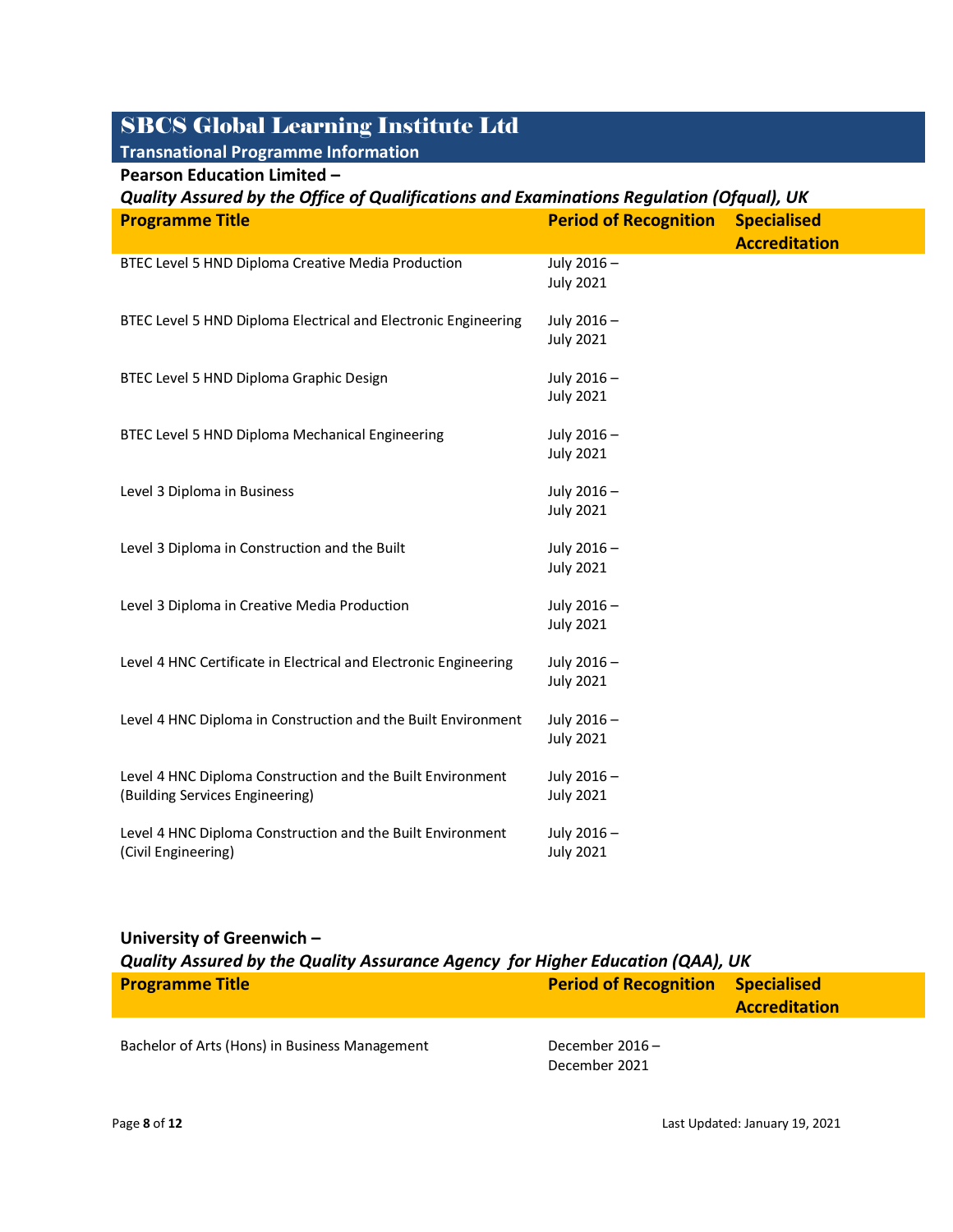### **Transnational Programme Information**

#### **University of Greenwich –**

| Quality Assured by the Quality Assurance Agency for Higher Education (QAA), UK |                                 |                      |
|--------------------------------------------------------------------------------|---------------------------------|----------------------|
| <b>Programme Title</b>                                                         | <b>Period of Recognition</b>    | <b>Specialised</b>   |
|                                                                                |                                 | <b>Accreditation</b> |
|                                                                                |                                 |                      |
| Bachelor of Arts in Human Resource Management                                  | December 2016-<br>December 2021 |                      |
|                                                                                |                                 |                      |
| Bachelor of Arts in Media and Communication                                    | December 2016-                  |                      |
|                                                                                | December 2021                   |                      |
|                                                                                |                                 |                      |
| Bachelor of Engineering in Electrical and Electronic Engineering               | December 2016-                  |                      |
| Technology                                                                     | December 2021                   |                      |
| Bachelor of Science in Computing and Information Systems                       | December 2016-                  |                      |
|                                                                                | December 2021                   |                      |
|                                                                                |                                 |                      |
| Bachelor of Science in Engineering Management (Construction)                   | December 2016-                  |                      |
|                                                                                | December 2021                   |                      |
| Bachelor of Science in Occupational Safety, Health and the                     | December 2016-                  |                      |
| Environment                                                                    | December 2021                   |                      |
|                                                                                |                                 |                      |
| Master of Science in Information Systems Management                            | December 2016-                  |                      |
|                                                                                | December 2021                   |                      |
| Master of Science in Occupational Hygiene                                      | December 2016-                  |                      |
|                                                                                | December 2021                   |                      |
|                                                                                |                                 |                      |
|                                                                                | December 2016-                  |                      |
| Master of Science in Operational Cyber Security                                | December 2021                   |                      |
|                                                                                |                                 |                      |
| Master of Science in Safety, Health and Environment                            | December 2016-                  |                      |
|                                                                                | December 2021                   |                      |

### **University of London –** *Quality Assured by the Quality Assurance Agency for Higher Education (QAA), UK* **Programme Title Period of Recognition Accreditation**

Access Route **September 2016** – September 2021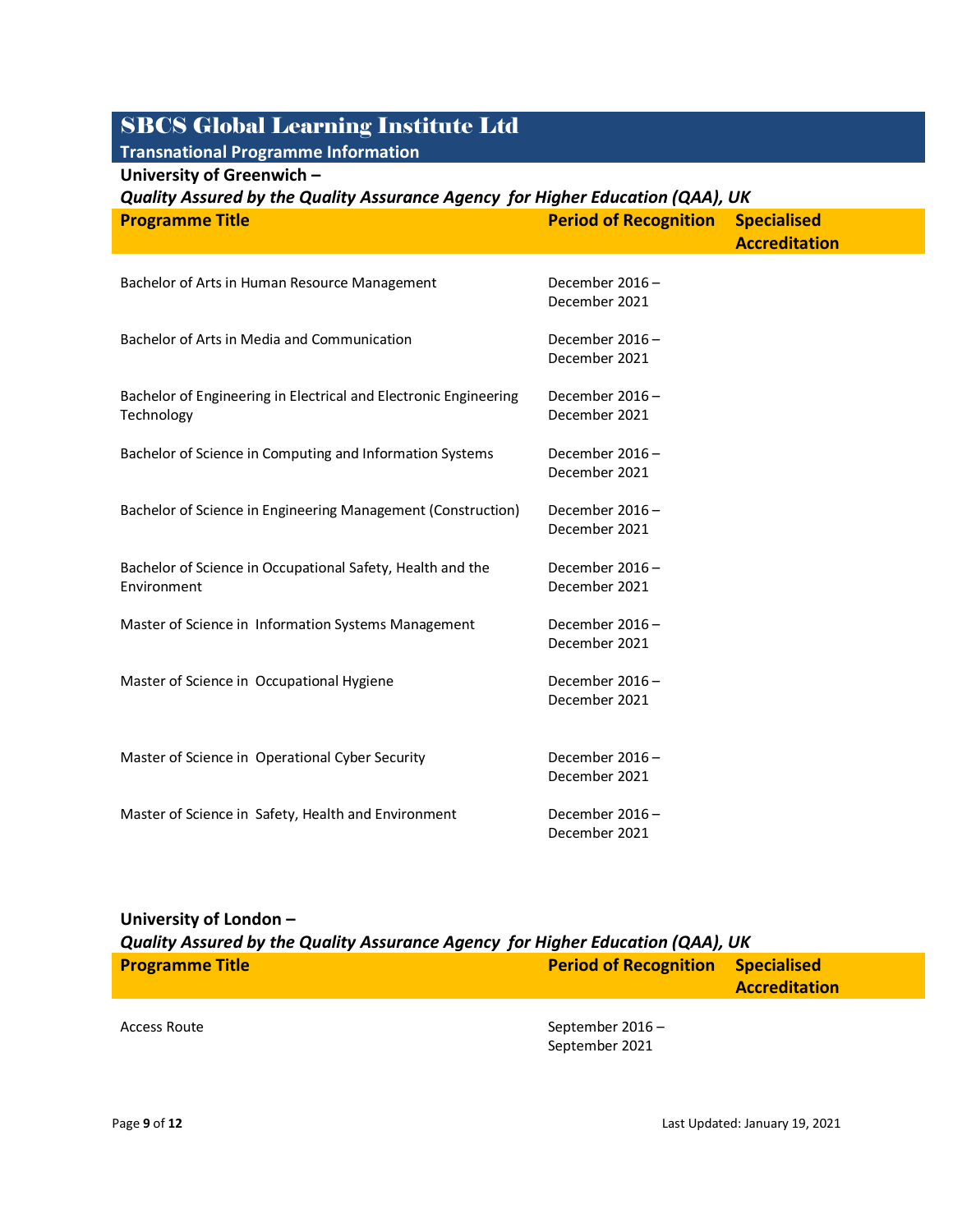#### **Transnational Programme Information University of London –**

| Quality Assured by the Quality Assurance Agency for Higher Education (QAA), UK                                                                                                                                    |                                    |                                            |
|-------------------------------------------------------------------------------------------------------------------------------------------------------------------------------------------------------------------|------------------------------------|--------------------------------------------|
| <b>Programme Title</b>                                                                                                                                                                                            | <b>Period of Recognition</b>       | <b>Specialised</b><br><b>Accreditation</b> |
| <b>International Foundation Programme</b>                                                                                                                                                                         | September 2016-<br>September 2021  |                                            |
| Certificate of Higher Education in Computing and Information<br>Systems                                                                                                                                           | September 2016-<br>September 2021  |                                            |
| Certificate of Higher Education in Creative Computing                                                                                                                                                             | September 2016-<br>September 2021  |                                            |
| Diploma in Computing and Information Systems                                                                                                                                                                      | September 2016 -<br>September 2021 |                                            |
| Bachelor of Science in Business Administration<br>Human Resource Management<br>$\overline{\phantom{a}}$<br><b>International Business</b><br>$\overline{\phantom{a}}$<br>Marketing<br>$\qquad \qquad \blacksquare$ | September 2016-<br>September 2021  |                                            |
| Bachelor of Science in Banking and Finance                                                                                                                                                                        | September 2016 -<br>September 2021 |                                            |
| Bachelor of Science in Computing and Information Systems                                                                                                                                                          | September 2016-<br>September 2021  |                                            |
| Bachelor of Science in Information Systems and Management                                                                                                                                                         | September 2016-<br>September 2021  |                                            |
| Bachelor of Science in Management                                                                                                                                                                                 | September 2016 -<br>September 2021 |                                            |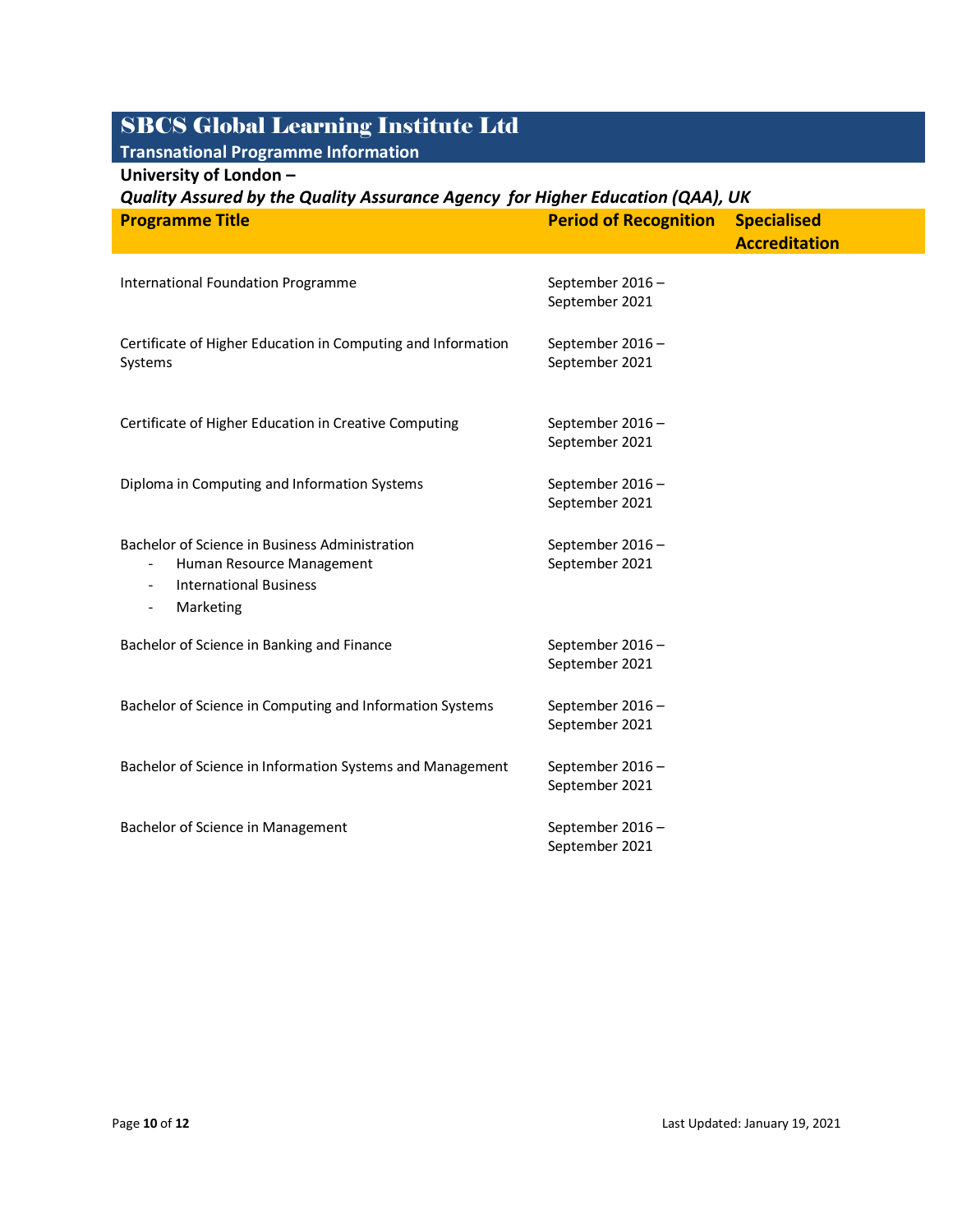### **Transnational Programme Information**

| University of Sunderland - |  |
|----------------------------|--|
|----------------------------|--|

| Quality Assured by the Quality Assurance Agency for Higher Education (QAA), UK |                                   |                                            |
|--------------------------------------------------------------------------------|-----------------------------------|--------------------------------------------|
| <b>Programme Title</b>                                                         | <b>Period of Recognition</b>      | <b>Specialised</b><br><b>Accreditation</b> |
| Bachelor of Arts in Business Management (Top-Up Programme)                     | December 2016-<br>December 2021   |                                            |
| Bachelor of Arts in Business and Human Resources                               | June 2019 -<br>December 2021      |                                            |
| Bachelor of Arts in Business and Marketing                                     | December 2016-<br>December 2021   |                                            |
| Bachelor of Arts in Graphic Design                                             | December 2016-<br>December 2021   |                                            |
| Bachelor of Arts in Mass Communications                                        | March 2019 -<br>December 2021     |                                            |
| BEng Mechanical Engineering                                                    | September 2020 -<br>December 2021 |                                            |